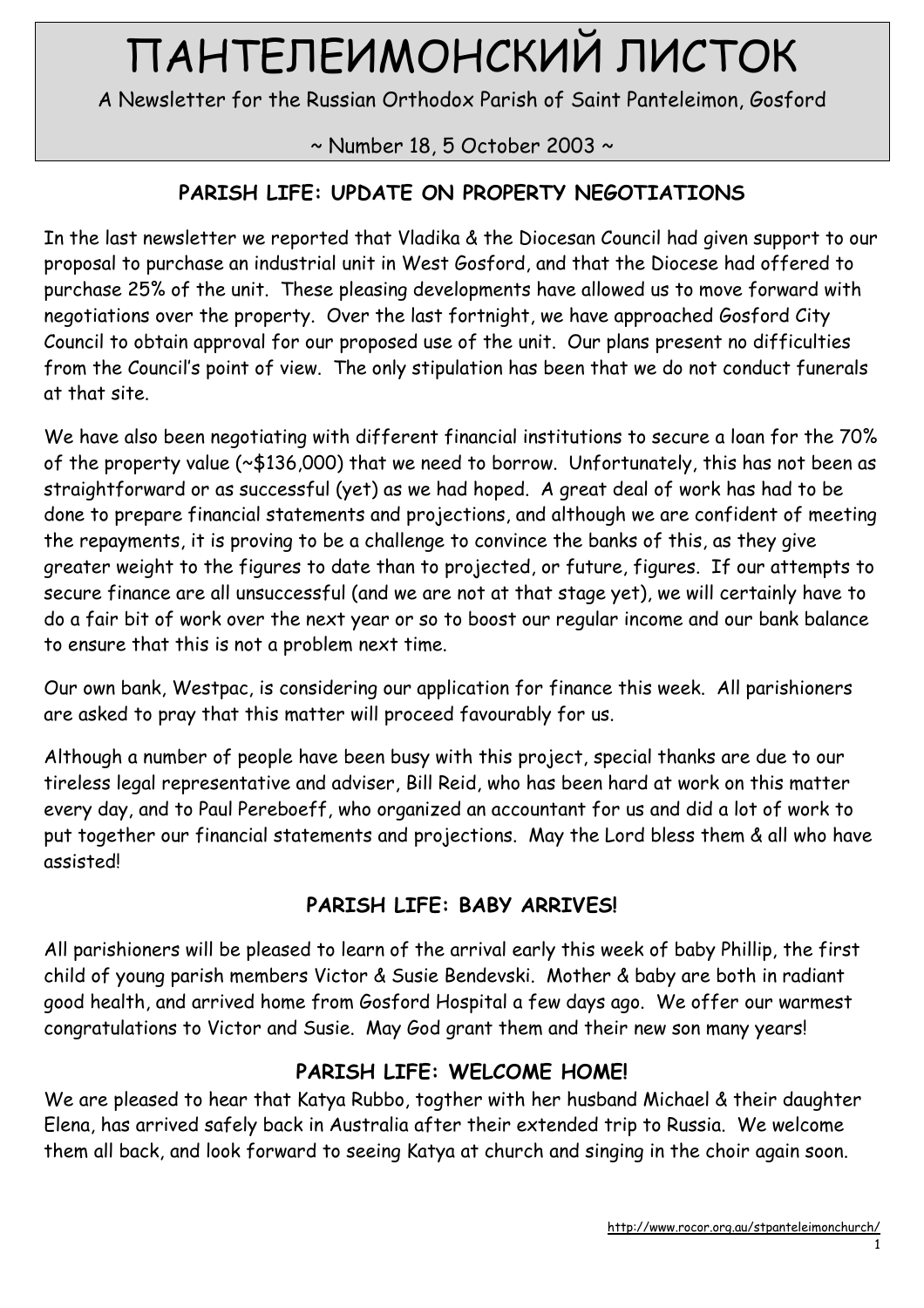#### NEWS FROM THE SYNOD OF BISHOPS

#### COMMUNIQUE on the Meeting of Metropolitan Laurus, First Hierarch of the Russian Orthodox Church Outside of Russia, Members of the Synod of Bishops and President of the Russian Federation, Vladimir V. Putin

A meeting took place in the Consulate of the Russian Federation in New York on 24 September between the First Hierarch of the Russian Orthodox Church Outside of Russia, His Eminence Metropolitan Laurus, members of the Synod of Bishops and President V.V. Putin of the Russian Federation.

Participating in the meeting were Archbishop Mark of Berlin, Germany and Great Britain, Bishop Kyrill of San Francisco and Western America, the Secretary of the Synod of Bishops, Bishop Gabriel of Manhattan, Protopriests Nikolai Artemov and Peter Holodny, as well as the Prior of the stavropighial Monastery of the Meeting of Our Lord in Moscow, Archimandrite Tikhon (Shevkunov).

The paths of the Russian Church in the tragic 20th century were discussed, the relationship between the Orthodox Church and the government in present-day Russia, and the perspectives for a constructive dialogue between the Russian Orthodox Church (Moscow Patriarchate) and the Russian Orthodox Church Outside of Russia. A letter from Patriarch Alexey II to Metropolitan Laurus was presented, which contained an invitation to visit Moscow. The invitation was accepted with gratitude.

This meeting was the result of a long process of relations between members of the Russian Church in Russia and abroad. The invitation to this meeting was expressed also during President Putin's first visit to the USA in 2001. With the blessing of the Synod of Bishops of the Russian Orthodox Church Outside of Russia during presidential visits to the USA and Germany, brief meetings were held between bishops of the Russian Orthodox Church Outside of Russia and the President of the Russian Federation.

The matters discussed during this meeting will be presented for consideration at the forthcoming All-Diaspora Clergy Conference and Council of Bishops of the Russian Orthodox Church Outside of Russia to be held in December.

> "Our Task is Not to Seek Our Own Will, but the Will of God" Interview given by Bishop Kyrill of San Francisco and Western America, for the San Francisco Cathedral Publication "Messenger" September 27, 2003.

Your Grace, who was the initiator of the meeting between His Eminence Metropolitan Laurus and the members of the Synod of Bishops of the Russian Orthodox Church Outside of Russia with the President of Russia, Vladimir V. Putin?

In September of this year, the prior of the Stavropighial Monastery of the Meeting of the Vladimir Icon of God in Moscow (the Sretensky Monastery), Archimandrite Tikhon, asked to be heard at the Fall Session of the Synod of Bishops. The Sretensky Monastery is a major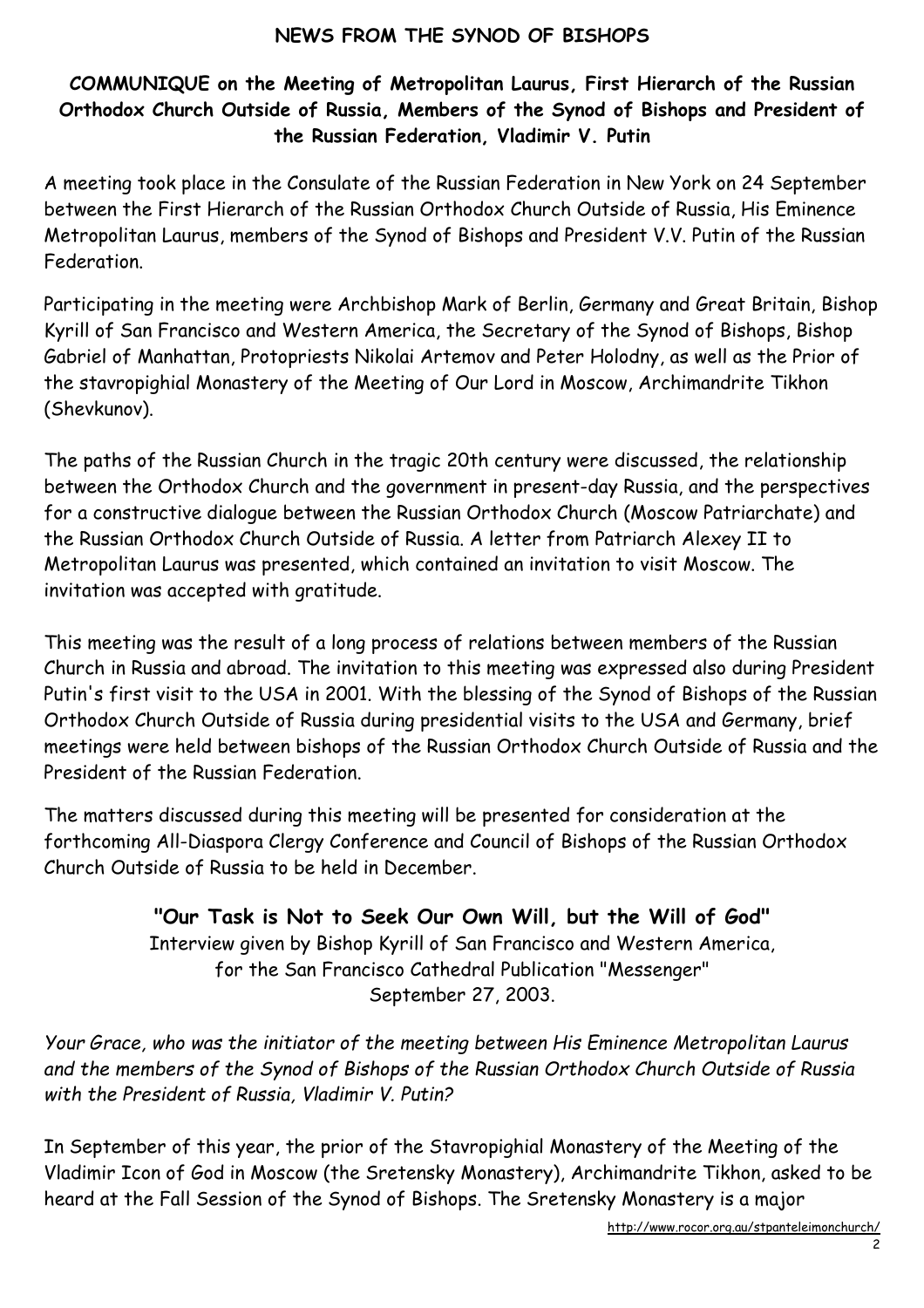publication center of the Church in Russia. Father Tikhon is well acquainted with both the internal life of the Moscow Patriarchate and the life of the Russian Orthodox Church Outside Russia. He participated in the Church History Conferences organized by the Russian Church Abroad in 2001 and 2002. At the Session of the Synod of Bishops, Father Tikhon conveyed President Putin's desire to meet with the hierarchy of the Russian Church Abroad.

## When did it become known that the meeting would actually take place?

Initially we received a verbal invitation, but the official written invitation was received only a few days prior to the meeting itself.

## What did you discuss with President Putin and what was your personal impression of him?

The President mainly spoke about Russia. Reconciliation was his main theme. For true reconciliation to take place in Russia, it is first necessary for the Russian Church to be reconciled. To that end, both parts of the Russian Church, that which is in Russia and the part beyond its borders, must find rapprochement. It is my understanding, and this brings me much consolation, that President Putin places the Church at the center of Russia's reconciliation, at the center of a revival and a healing process. I would say that this is the first time after the Revolution in Russia that a leader of Russia-Soviet Union has expressed such an Orthodox idea.

We also discussed the state of the Church in Russia, concerns regarding Church property and the legacy of the tragic 20th century. Our bishops suggested to President Putin that a special day be established in Russia commemorating all the victims of the godless terror. This would not be a holiday, an off day from work, but a day of sorrow. Schoolchildren would have talks dedicated to this subject. Regular programming on television would be cancelled, and only programs on the subject of this day of sorrow would be televised. President Putin personally welcomed this idea, but said that some thought would have be given as to how to make it a reality. His Grace Metropolitan Laurus stressed that, for the Russian Church Abroad, serving Russia, laboring for the Russian Church, for the Russian people and culture, is of greatest importance. We presented an icon of St. Elizabeth to President Putin. I watched carefully how attentively he looked at the icon, how he made the sign of the cross with reverence and then venerated the icon.

I was left with the impression that the President of Russia is someone direct, open and sincere. He loves his country and his people deeply and it is clear that it pains him to see and know how difficult life is for the ordinary people. One can really sense this pain for Russia.

During our meeting, President Putin conveyed a personal invitation from the Patriarch of Moscow and All Russia Alexei to His Eminence Metropolitan Laurus to visit Russia. Metropolitan Laurus has been to Russia numerous times, but never in the capacity of the First-Hierarch of the Russian Orthodox Church outside of Russia. The Metropolitan accepted the invitation with gratitude.

## Your Grace, how do you propose events will unfold in the near future?

I would like to stress that all the events that have taken place thus far have happened, one could say, on their own. We did not make any plans, and we are not making any plans now. We do acknowledge, though, that in the course of the last 10 years, absolutely unpredictable events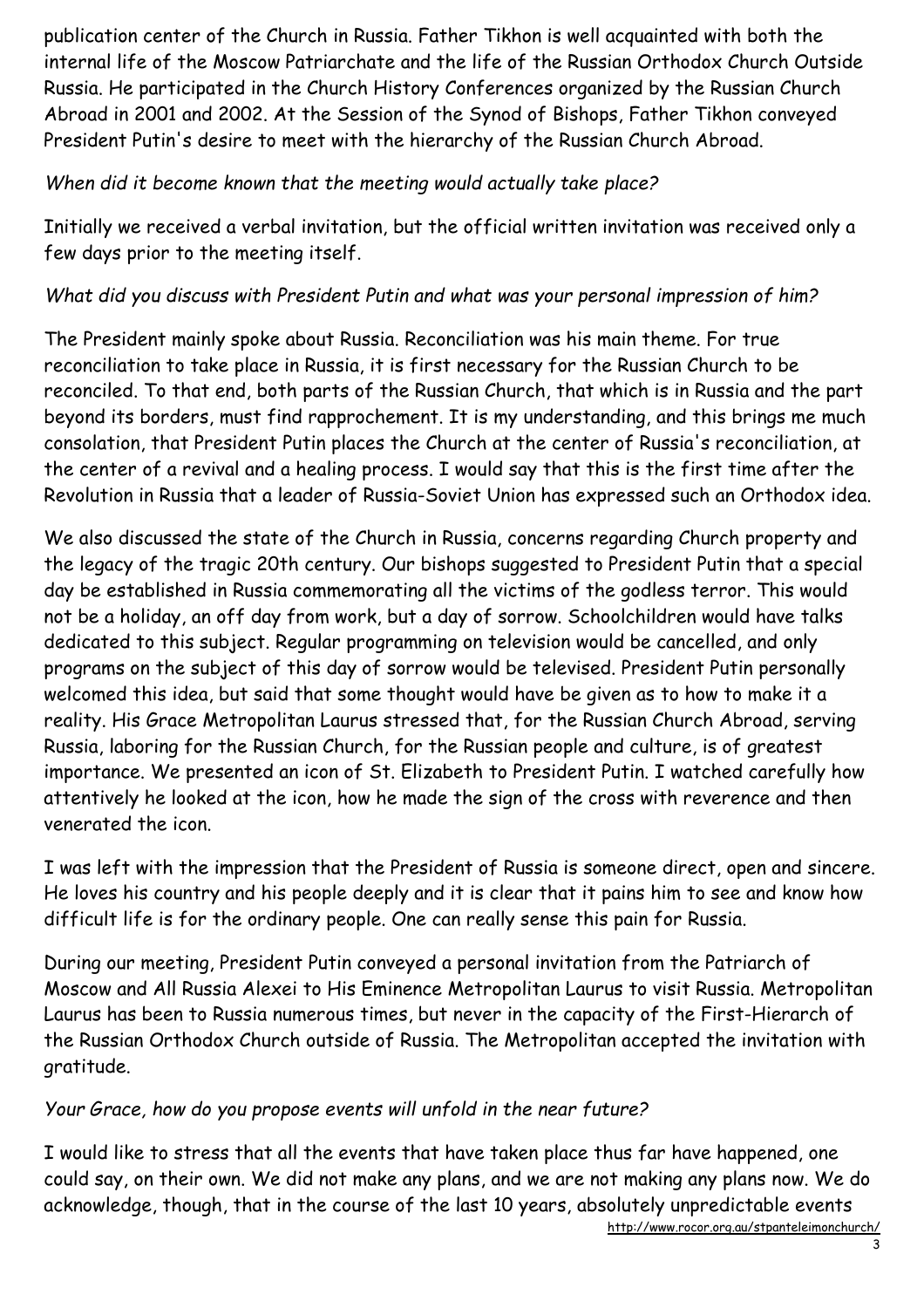have taken place, and also, that the division in the Russian Church continues to pain us. The Lord is merciful. He Himself leads us, He Himself arranges everything. We must not seek our own will, but the will of God.

Insofar as the future is concerned, our main focus now is on the upcoming All-Diaspora Clergy Conference and Sobor of Bishops of the Russian Church Abroad. The Conference will take place in the Holy Protection Parish in Nyack, NY, from December 8-12 of this year. This will not be simply a pastoral conference, but an All-Diaspora one, with clerical representatives from all dioceses of our Church. The main theme of the upcoming Conference is: "The Path of the Russian Orthodox Church Outside of Russia, Past and Future." There will be guest speakers from Russia as well. They will deliver talks on the three topics: the New Martyrs of Russia, Church life in Russia and Ecumenism. The All-Diaspora Conference will convene under the omophorion of our Guide, the Kursk-Root Wonder-working Icon of the Mother of God. She has led us all these years and we hope for and are in great need of Her Protection.

In preparation for the All-Diaspora Conference and the upcoming Sobor of Bishops, a delegation of three bishops will visit Russia and meet with Patriarch Alexei. The main purpose for the meeting with Patriarch Alexei is to meet him face to face, without intermediaries, to discuss Church matters and to ascertain his personal views on a number of issues. The bishops will share the results of this meeting with the participants of the All-Diaspora Conference and the Sobor of Bishops in December.

#### Do you not think that some people may feel such a meeting is premature?

There are times when we should avoid meetings, and there are times when we are obliged to meet face to face. In the past I have feared such meetings, I even preferred being isolated, but there have been too many changes in Russia. As a pastor, I have a great responsibly for the salvation of souls, and I also feel that someone has been praying hard for me. All this has caused me to have a change of heart. If we have a great conviction in our position, if God is with us, we should not be afraid. According to Apostle Peter, we must always be ready to give an answer of our hope (I Peter, 3,15).

When we meet face to face with somebody, the picture we get is much closer to reality. We can longer limit ourselves with reports from others, from internet news items and from a view from afar--the time has come for us to come into real contact with the body of the Church in Russia, with the life of the Church there, with the positive, the promising, as well as with the negative.

In conclusion I would like to say that our Lord, by miraculous means, is returning our Russian Church Abroad, the Church we are so dedicated to and love so dearly, to its original path, the path of its founders. I personally believe that this is due to the prayers of the great saint and wonder-worker of the Russian Church Abroad--Saint John of Shanghai and San Francisco. By his holy prayers may our Lord guide us!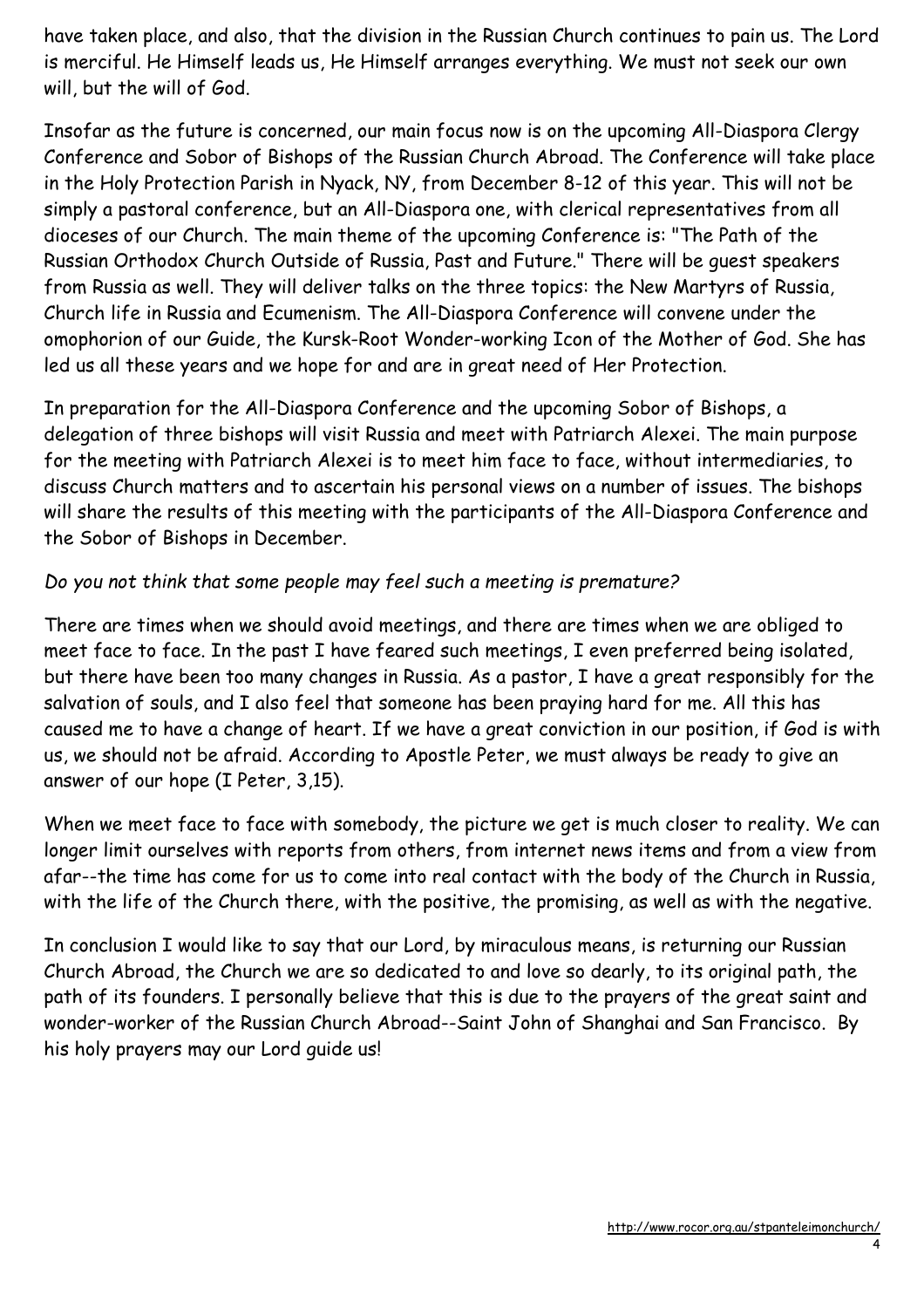# НОВОСТИ ИЗ АРХИЕРЕЙСКОГО СИНОДА

## КОММЮНИКЕ по поводу встречи митрополита Лавра, Первоиерарха Русской Православной Церкви заграницейи членов Архирейского Синода с Президентом Российской Федерации В.В. Путиным

24 сентября с.г. в Нью-Йорке в Генеральном консульстве РФ состоялась встреча Первоиерарха Русской Православной Церкви заграницей, Высокопреосвященного митрополита Лавра, и членов Архиерейского Синода с Президентом России В.В. Путиным.

Во встрече принимали участие архиепископ Берлинско-Германский и Великобританский Марк, епископ Сан-Францисский и Западно-Американский Кирилл, секретарь Архиерейского Синода епископ Манхеттенский Гавриил, протоиереи Николай Артемов и Петр Холодный, а также наместник московского ставропигиального Сретенского монастыря, архимандрит Тихон (Шевкунов).

На встрече обсуждались пути Русской Церкви в трагическом ХХ веке, отношения между Православной Церковью и государством в нынешней России, перспективы конструктивного диалога между Русской Православной Церковью (Московского Патриархата) и Русской Зарубежной Церковью.

На встрече было передано письмо Патриарха Алексия II митрополиту Лавру с приглашением посетить Москву. Приглашение было с благодарностью принято.

Данная встреча – итог длительного процесса общения между членами Русской Церкви в России и в Зарубежье. Приглашение на такую встречу также было уже высказано во время первого визита Президента России В.В. Путина в США в 2001. По благословению Архиерейского Синода Русской Православной Церкви заграницей при президентских визитах в США и Германию имели место краткие встречи архиереев Русской Зарубежной Церкви с Президентом России.

Итоги данной встречи будут представлены для обсуждения на предстоящих в декабре 2003 г. Всезарубежном пастырском совещании и Архиерейском Соборе Русской Православной Церкви заграницей.

#### «Наше дело – не искать свою волю, а волю Божию»

Интервью, данное епископом Сан-Францисским и Западно-Американским Кириллом, санфранцисскому соборному «Благовестнику», 27 сентября, 2003

Ваше Преосвященство, кто был инициатором встречи Высокопреосвященнейшего митрополита Лавра и членов Архиерейского Синода с Президентом России В.В. Путиным?

– В сентябре месяце с.г. на заседание Архиерейского Синода прибыл настоятель ставропигиального Сретенского монастыря в Москве, архимандрит Тихон. Сретенский монастырь – издательский центр Православной Церкви в России. Отец Тихон хорошо знает и о внутренней жизни Московского Патриархата, и о жизни Русской Зарубежной Церкви. Он был участником двух Церковно-исторических конференциях, проведенных в 2001 и 2002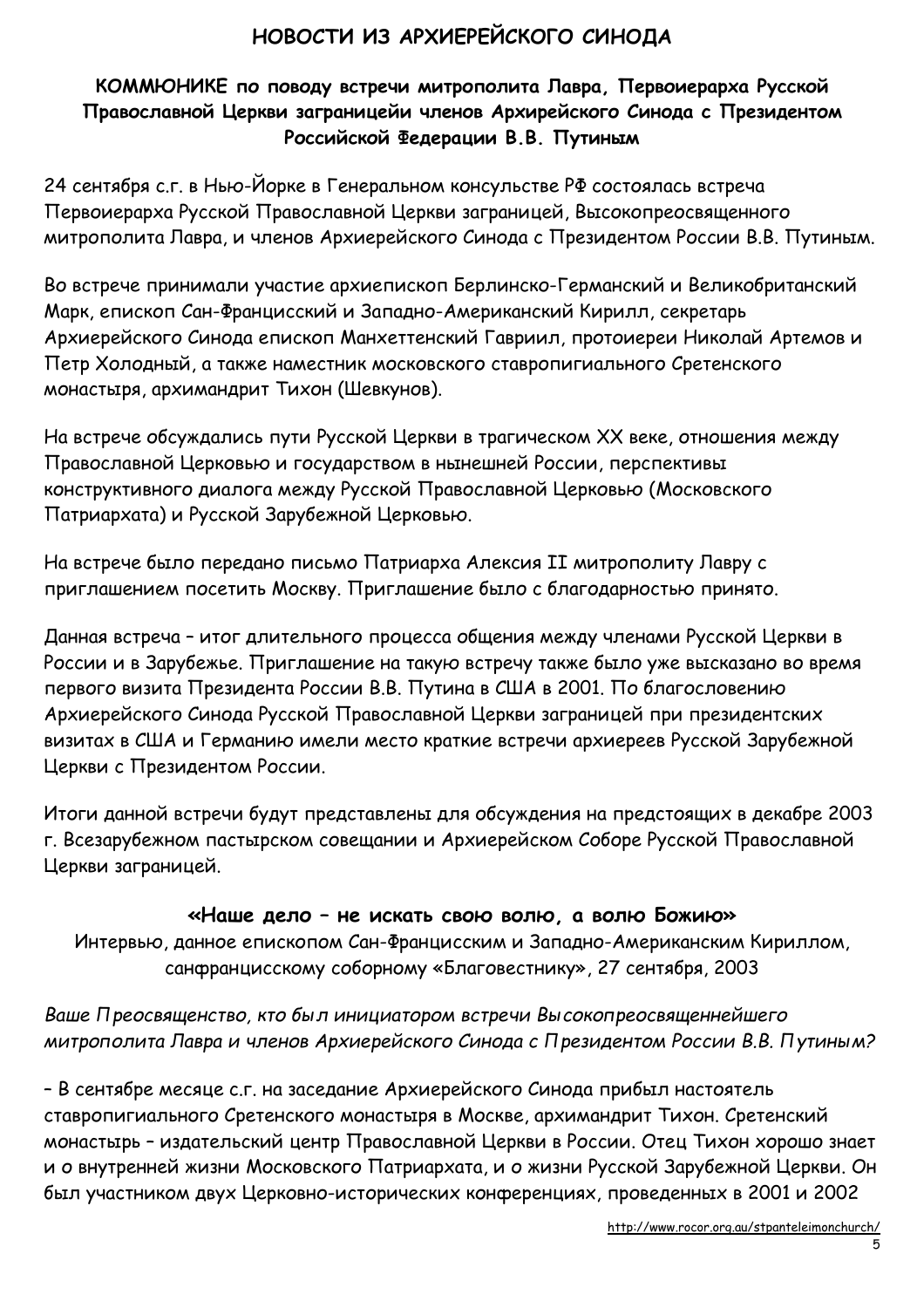годах. На заседании Архиерейского Синода отец Тихон передал архипастырям пожелание Президента России, В.В. Путина встречи с иерархией Русской Православной Церкви заграницей.

#### Когда стало известно, что встреча состоится?

– Сперва мы получили устное приглашение, но официальное письменное приглашение было получено лишь за несколько дней до самой встречи.

О чем вы беседовали с Президентом Путиным и какое у вас осталось впечатление от встречи с ним?

– Президент говорил главным образом о России, о том, что она нуждается в примирении. Но процесс примирения не может иметь место, если Церковь в России не примиренная. Для этого необходимо, чтобы две части Русской Церкви, в России и за ее пределами, примирились. В моем понимании, и это меня очень утешает, Президент ставит Церковь в центр примирения, в центр возрождения и исцеления России. Впервые после революции возглавитель России-Советского Союза выразил такую православную мысль.

Мы также беседовали о положении Церкви, об имущественных вопросах, о последствиях трагического ХХ века. Нашими архипастырями была предложена мысль, чтобы в России был учрежден особый день памяти жертв безбожного террора. Это не должен быть праздник гуляния и веселья, а днем скорби. В школах в этот день надо детям рассказывать на эту тему, а по телевизору показывать передачи, исключительно посвященные жертвам террора. Владимир Владимирович одобрил эту идею, но необходимо обдумать, как ее можно реально воплотить в жизнь.

Владыка митрополит Лавр подчеркнул, что для Русской Зарубежной Церкви нет большего блага, чем служить Родине, работать на благо Русской Церкви, русского народа, русской культуры. Президенту Путину была преподнесена икона святой Новопреподобномученицы Елизаветы Феодоровны. Я внимательно наблюдал, как он сосредоточенно на нее посмотрел, благоговейно перекрестился и к ней приложился.

У меня осталось впечатление, что Президент России человек прямой, открытый и искренний. Он очень любит свою страну и народ, и особенно переживает, что простому русскому народу так тяжело живется. Чувствуются его боль за Россию.

На встрече Президент Путин передал Владыке митрополиту Лавру личное приглашение от Патриарха Московского и Всея Руси Алексея посетить Россию. Владыка Лавр неоднократно бывал в России, но не в качестве Первосвятителя Русской Православной Церкви заграницей. Он принял приглашение с благодарностью.

Владыка, как Вы предполагаете будут развиваться последующие события?

– Я хотел бы подчеркнуть, что все события складываются как бы помимо нас. Мы не делали и не делаем никаких особых планов. Разумеется, что мы сознаем, что в России произошли совершенно непредсказуемые перемены за последние 10 лет, а также,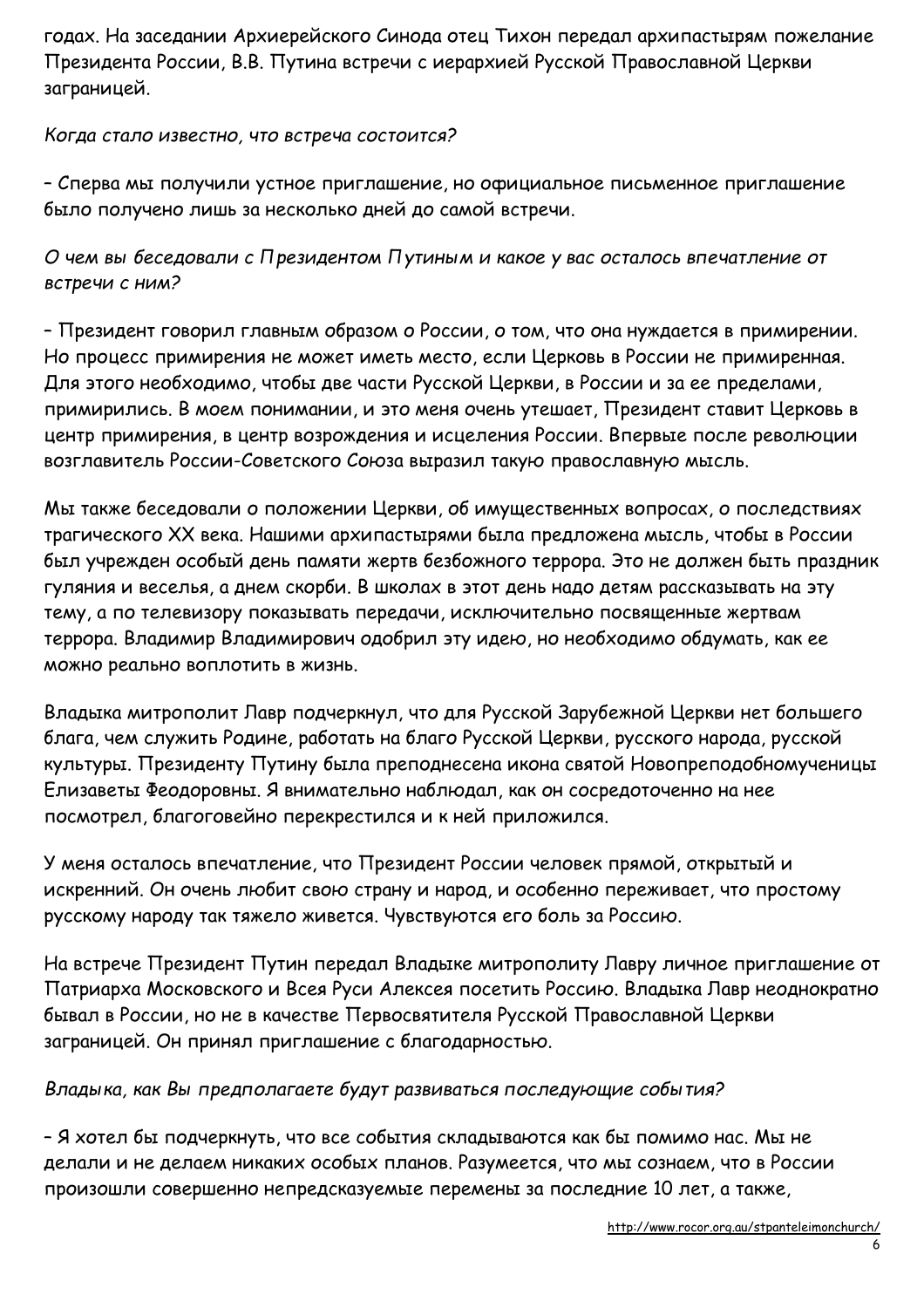продолжаем болеть за церковное разделение. Господь милостив, и Он нас Сам ведет, Сам все устраивает. Наше дело – искать не свою волю, а волю Божию. Церковь – живой организм, который должен живо реагировать на события и перемены.

Что же касается последующих событий, то сейчас наше главное внимание сосредоточено на предстоящих Всезарубежном совещании духовенства и Архиерейском Соборе Русской Православной Церкви заграницей. Совещание будет проходить в Наяке (близ Нью-Йорка) с 8 по 12 декабря с.г. Это не будет обычным пастырским совещанием, а Всезарубежным, с представителями от всех епархий нашей Церкви. Главная тема Всезарубежного совещания: «Путь Русской Православной Церкви заграницей в прошлом и будущем». Будут приглашены докладчики в священном сане и из России. Они будут говорить о Новомучениках Российских, о церковной жизни в России и об экуменизме. Всезарубежный съезд будет проходить под омофором нашей Одигитрии, Коренно-Курской иконой Божией Матери. Она нас вела все эти годы и мы очень нуждаемся и надеемся на Заступничество Пречистой.

Еще предполагается, что до Всезарубежного съезда духовенства и предстоящего Архиерейского Собора состоится поездка делегации из трех архиереев нашей Церкви в Россию для личной встречи с Патриархом Алексеем. Главная цель встречи – лицом к лицу, без посредников, выяснить наше отношение к ряду вопросов и выслушать мнение самого Патриарха. О результатах этой встрече будет доложено участникам Всезарубежного съезда духовенства и Архиерейскому Собору.

#### Не считаете ли Вы, что некоторые могут быть смущены такой встречей?

– Есть периоды, когда мы должны избегать встречи, а есть время когда мы обязаны иметь подобные встречи. Раньше я боялся общения, даже хотел изолированности, но, как мне кажется, и перемены в России, и пастырская забота о спасении душ, и чьи-то молитвы изменили мой взгляд. Если мы уверены в своих позициях, если мы с Богом, у нас не должно быть страха. Согласно апостолу, мы всегда должны быть готовыми давать отчет о нашем уповании с кротостью и благоговением (I Петр, 3, 15).

При реальной встрече с людьми, картина меняется. Мы больше не можем ограничиваться мнениями других людей, интернетовскими заявлениями, взглядом издалека, а должны сами соприкоснуться с церковным телом в России, с его жизнью – как к положительным, так и к отрицательным ее сторонам.

В заключение я хотел бы сказать, что Господь чудесным образом возвращает нашу Зарубежную Церковь, которой мы так преданы и которую так любим, на ее первоначальный путь, на путь ее основополагателей. Я лично думаю, что в этом большая заслуга нашего зарубежного святителя и чудотворца – св. Иоанна Шанхайского и Сан-Францисского, егоже молитвами да направит нас Господь!

#### © «Благовестник» № 193, Сан-Франциско, 2003